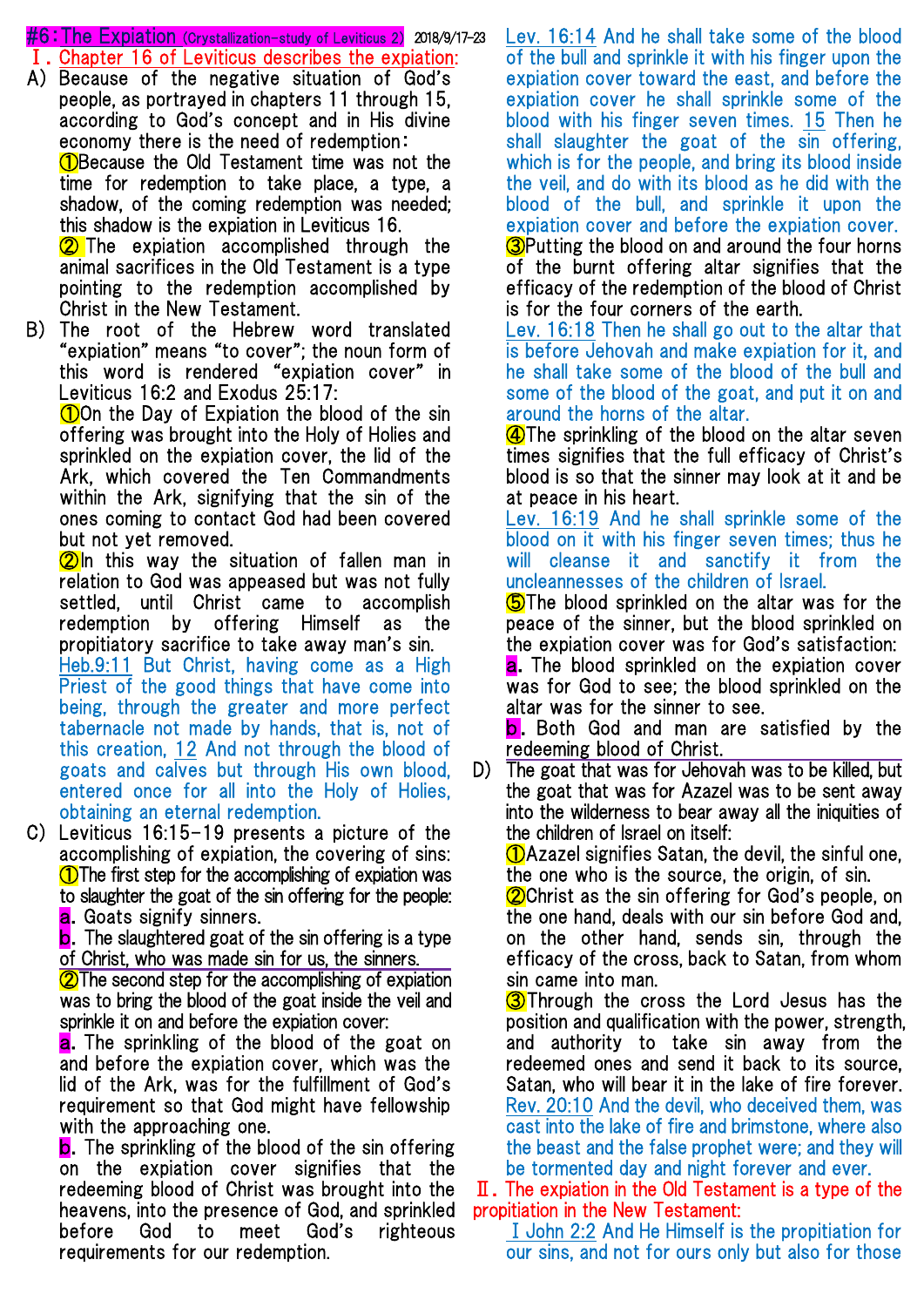of the whole world.

A) Propitiation is to conciliate two parties and make them one: **1** Propitiation is to appease the situation between us and God and to reconcile us to God by satisfying His righteous demands.

**2**This is to solve the problem between us and God—our sins—that kept us away from God's presence and hindered God from coming to us.

B) As sinners, we needed propitiation to appease our situation with God and to satisfy His demands:

**1** Propitiation involves two parties, one of whom has wronged the other, has become indebted to the other, and must act to satisfy the demands of the other.

**2** The tax collector in Luke 18:9-14 is an illustration of the need of propitiation:

a."Standing at a distance, [he] would not even lift up his eyes to heaven, but beat his breast, saying, God, be propitiated to me, the sinner!" (v. 13); this implies the need of a Redeemer and also the need of propitiation.

**b.** Realizing how his sinfulness offended God. the tax collector asked God to be propitiated, to be appeased toward him by a propitiatory sacrifice for sins, that God might be merciful and gracious to him.

C) Christ is the One who makes propitiation to God for us, He is the propitiatory sacrifice, and He is also the propitiation place where God can meet with His redeemed people:

ⅠJohn 4:10 Herein is love, not that we have loved God but that He loved us and sent His Son as a propitiation for our sins.

Heb. 2:17 Hence He should have been made like His brothers in all things that He might become a merciful and faithful High Priest in the things pertaining to God, to make propitiation for the sins of the people.

①Hilaskomai means "to propitiate," that is, "to appease," to reconcile two parties by satisfying the demand of one upon the other:

a. On the cross Christ propitiated for us and brought us back to God.

**b.** The Lord Jesus made propitiation for our sins, thereby satisfying the demand of God's righteousness and appeasing the relationship between God and us, so that God may be peacefully gracious to us.

②Hilasmos means "that which propitiates," that is, a propitiatory sacrifice:

**a.** Christ Himself is the propitiation for our sins, the sacrifice for our propitiation before God.

**b.** Christ offered Himself to God as a sacrifice for our sins, not only for our redemption but also for satisfying God's demands. Heb. 9:28 So Christ also, having been offered once to bear the sins of many, will appear a second time to those who eagerly await Him, apart from sin, unto salvation. **3** Hilasterion denotes the place where propitiation is made:

**a.** The propitiatory cover signifies Christ as the place where God speaks to His people in grace. **b.** The propitiatory cover equals the throne of grace. where we may receive mercy and find grace.

Heb. 4:16 Let us therefore come forward with boldness to the throne of grace that we may receive mercy and find grace for timely help.

c.The propitiatory cover is needed by both God and us for the Ark of the Testimony to become our experience and enjoyment.

D) Through the entire process of crucifixion, resurrection, and ascension, God has set forth Christ as the propitiation place:

Rom. 3:24 Being justified freely by His grace through the redemption which is in Christ Jesus; 25 Whom God set forth as a propitiation place through faith in His blood, for the demonstrating of His righteousness, in that in His forbearance God passed over the sins that had previously occurred, **O**Christ as the reality of the propitiation place is openly set forth before all men.

**2**Because of the blood of redemption, we can now have fellowship with the righteous God in the glory of Christ:

**a**. The way to experience Christ as the propitiation place is through faith in His blood.

**b.** Because the blood has been sprinkled on the propitiatory cover and because God's standing is on the blood, He can meet with us in the midst of His shining glory.

c. Whenever we meet with God in glory, we have the sense deep within our spirit that we are washed by the blood; this is the propitiation place in our experience.

**3** In His ascension Christ is the place, the propitiation cover, for God to meet with us:

**a.** In Hebrews 4:16 this place is called the throne of grace; the throne of grace is the cover of the Ark on which Christ sprinkled the blood He shed on the cross for our redemption. **b.** Because of the sprinkling of His redeeming blood, the cover of the Ark has become a propitiation cover, a place where God may contact us and where we may enjoy His grace in full.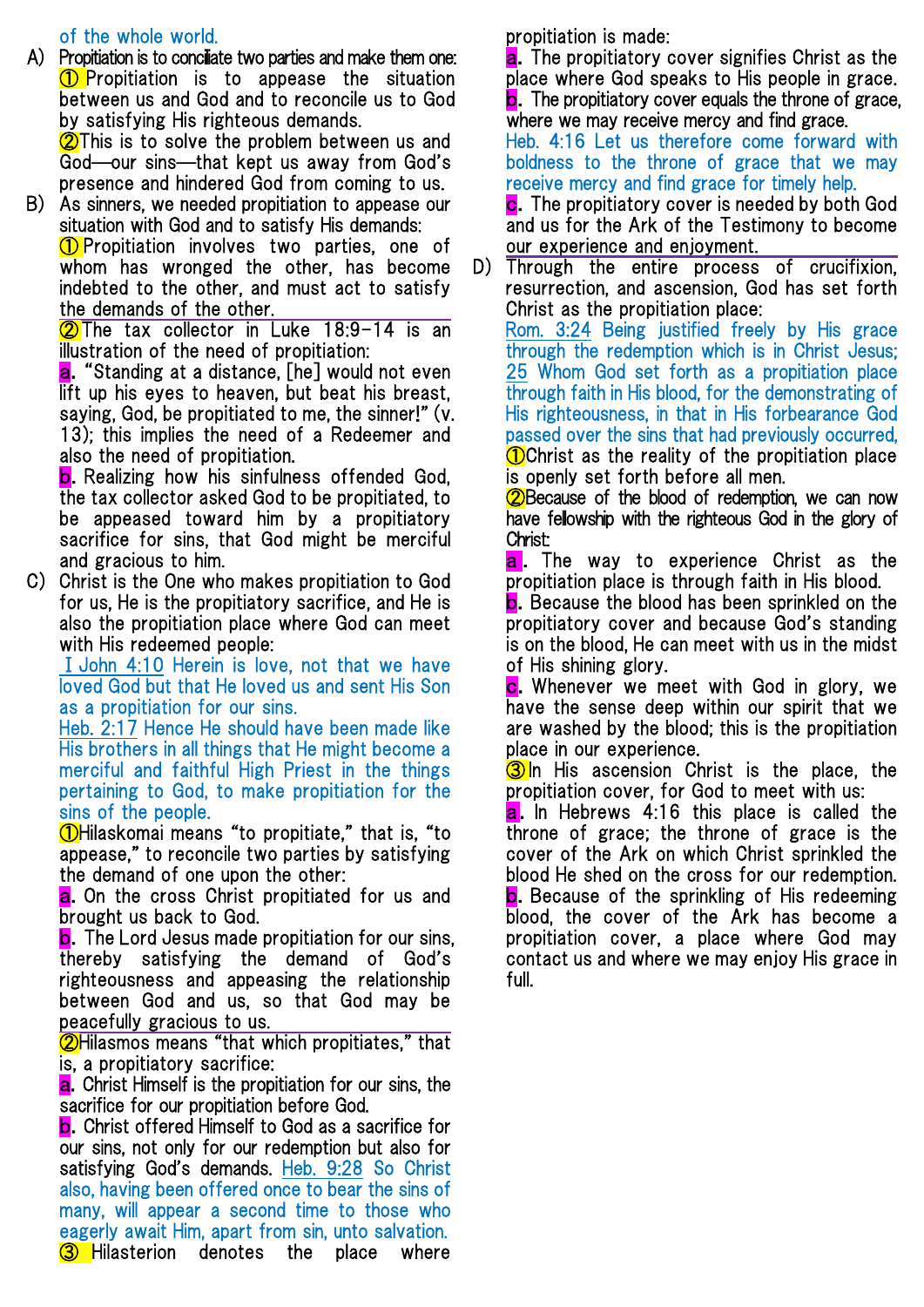## **Experience①**:**Experience Christ as our substituted death for our redemption, and as the propitiation**

**The first step for the accomplishing of expiation was to slaughter the goat of the sin offering for the people. Goats signify sinners. We were born sinners, having a sinful nature inwardly and sinful deeds outwardly, and the wages of sin is death. Therefore, it is reserved for us to die once. For this reason, in the accomplishing of expiation, man was required to take the goat of the sin offering as his substitute.**

**The slaughtered goat of the sin offering is a type of Christ, who was made in the likeness of the flesh of sin, being the sin offering for us, the sinners. "God, sending His own Son in the likeness of the flesh of sin and concerning sin, condemned sin in the flesh" when Christ was crucified in the flesh on the cross (Rom. 8:3). When Christ was incarnated, He became one with us in the flesh. He did not know sin, but He was made sin on our behalf to be judged by God, and thereby God condemned sin in the flesh. In Him, that is, in becoming one with Him in His resurrection, we have become the righteousness of God. By this righteousness we, the enemies of God, have been reconciled to God**

**The second step for the accomplishing of expiation was to bring the blood of the goat inside the veil and sprinkle it on and before the expiation cover. According to God's law, without the shedding of blood there is no forgiveness of sins. Therefore, the sprinkling of the blood of the goat on and before the expiation cover, which was the lid of the Ark, was for the fulfillment of God's requirement so that God might have fellowship with the approaching one. By the lid of the Ark, with the expiating blood sprinkled on it, the entire situation of the sinner was fully covered. Therefore, upon this lid God could meet with the people who had broken His righteous law. Since the problem between man and God was appeased, God could forgive and show mercy to man and thereby give grace to man.**

#### **For Young Working Saints**

**The first step for the accomplishing of expiation was to slaughter the goat of the sin offering for the people. This is accomplished by the fact that Christ died on the cross as our substitute. For example, before you were saved, you had a huge debt in front of God that could not be repaid. You were asked to die for the debt. However, to our surprise, God had crucified His son on the cross as your substitute to release you from the debt of his requirements of righteousness, sanctification and glorification, and to bring you back to God. Thank God.**

**The second step for the accomplishing of expiation was to bring the blood of the goat inside the veil and sprinkle it on and before the expiation cover. The sprinkling of the blood of the goat on and before the expiation cover was for the fulfillment of God's requirement so that God might have fellowship with the approaching one.**

**1 John 4:10 Herein is love, not that we have loved God** 

**but that He loved us and sent His Son as a propitiation for our sins.**

**Christ, as a propitiation in the second step, appeased the relationship between God and you.**

**LIFE-STUDY OF FIRST JOHN #14**:

**In 2:2 John says that the One who is our Advocate with the Father is also a propitiation concerning our sins. Whenever God's children offend the Father, the fellowship between them is broken. Furthermore, there is no peace; instead there is turmoil. Realizing the situation, the children should make confession to the Father, who is ready to forgive them and cleanse them. The cleansing blood has been provided, and the Father Himself is faithful to forgive and righteous to cleanse. But how can the peace between the Father and His children be restored? We may think that as long as there is forgiveness and cleansing, peace will come automatically. However, there is still the need for our Advocate to be our propitiation between the Father and us so that the Father may be appeased and that peace may be restored.**

**In chapter one of 1 John we see that we have the blood to wash us and the Father's faithfulness and righteousness for our forgiveness and cleansing. Although our problem is solved through our confessing, through the cleansing of the blood, and through the Father's forgiveness and cleansing, we still need Christ as our Advocate with the Father and as our propitiation. He is the One who makes peace, the One who appeases the Father for us. As the appeasing One, He causes everyone involved, the Father and the children, to be happy and peaceful. Immediately, we have the enjoyment of the fellowship.**

**Prayer**: **"Oh Lord Jesus. You died on behalf of me on the cross and paid all my debt for me. I am touched by the Lord's work of love. Thank the Lord.** 

**Not only this, you also became the propitiation between God and us. Though the problem of sins needs to be solved by redemption, it is not the goal of God's economy. God's economy is that we gain the life in the intimate fellowship with God, live by the life and bless other people. For that, only redemption is not enough. Propitiation is also needed. Without propitiation, we cannot have intimate fellowship with God.** 

**Oh Lord, thank you for your redemption and propitiation. In the intimate fellowship with God, please guide me and bless my business life. Amen!"**

### **Experience②: Experience Christ as the sacrifice of propitiation, come forward with boldness to the throne of grace.**

**In Luke 18:13 we see that the despised, accused, and condemned tax collector prayed in the way of humbling himself to the uttermost: "But the tax collector, standing at a distance, would not even lift up his eyes to heaven, but beat his breast, saying, God, be propitiated to me, the sinner!" This word implies the need of a Redeemer and also the need of**